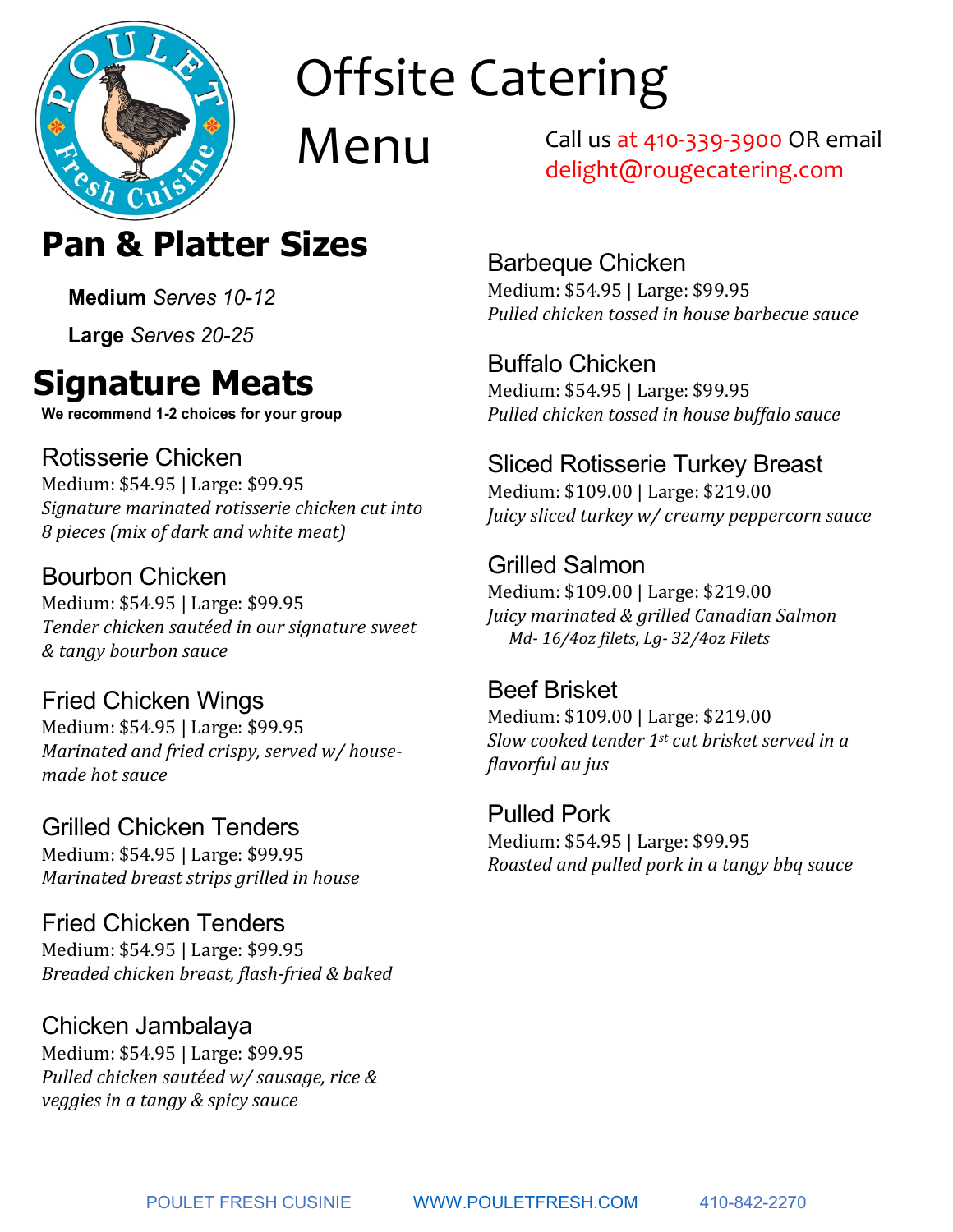

Menu

Call us at 410-339-3900 OR email delight@rougecatering.com

### **Offsite Catering Salads**

**Medium: \$23.00 | Large: \$35.00**

Caesar Salad *w/ crouton, parmesan & house-made dressing*

Southwest Salad *w/ pico, cheddar, corn salsa, bacon & ranch* 

## **Shareable Platters**

Fruit & Cheese Medium: \$75.00 | Large: \$109.00 *Sun-ripened fruits & aged cheeses, beautifully presented, served w/ home-made crostini*

Grilled Vegetable Medium: \$85.00 | Large: \$110.00 *Grilled red peppers, roasted tomatoes, zucchini, mushrooms, asparagus, mixed olives hard cooked eggs, avocado & marinated fresh mozzarella*

Shrimp Cocktail Medium: \$120.00 | Large: \$175.00 *Jumbo Tiger Shrimp, Served Chilled with Cocktail Sauce & Remoulade*

Mini Sandwich Platter Tray of 24 Minis: \$85.00 *Assortment 3 types: Turkey, Grilled Chicken & Roasted Vegetable. All assembled on our housemade mini French rolls*  Assorted Wrap Platter: \$85.00

Rosemary & Garlic Fingerling Potatoes Medium: \$44.00 | Large: \$75.00 *Petite roasted fingerling potatoes served w/ fresh herb dipping sauce*

**Signature Sides**

**10**<br>*Menup* **Medium: \$34.00 | Large: \$66.00 We recommend 2-3 choices for your group**

Mac & Cheese *Elbows in signature cheese sauce*

French Green Beans *Saffron rice w/ veggies*

Creamed Spinach

Glazed Carrots *w/ maple & pineapple*

Mashed Potatoes *w/ gravy*

Buttered Corn *Sweet kernels sautéed in butter*

Scalloped Potatoes

Brussels Sprouts *w/ pearl onions*

French Fries

Grilled Cauliflower

Sweet Potato Tots

White Rice

Steamed Broccoli

Classic Cole Slaw *w/ creamy dressing*

Fruit Salad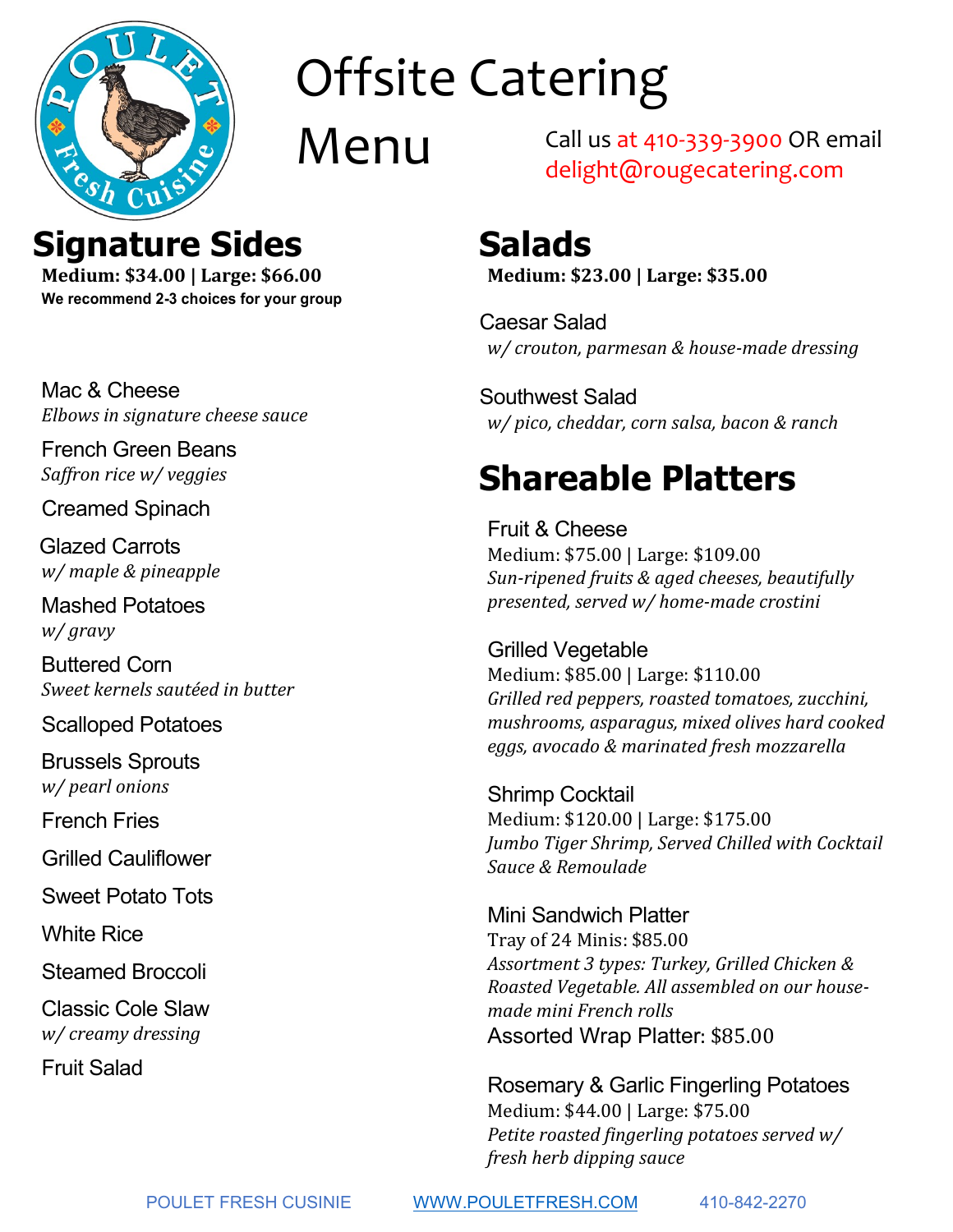

Menu

Call us at 410-339-3900 OR email delight@rougecatering.com

# **Menu Breads & Cookies**

French Dinner Rolls 1 dozen: \$13.00 | 2 dozen: \$25.00

Cornbread Muffins 1 dozen: \$13.00 | 2 dozen: \$25.00

House-Baked Cookies 30 cookie tray: \$35.00 *Chocolate Chip & White Chocolate Cranberry*

### **Beverages**

16oz Bottled Water: \$2.35 12oz Coke, Diet Coke, Sprite: \$1.99

## **Inclusive of**

Catering orders include plates, napkins & plastic ware. Wire chaffing sets & sternos are available for an additional charge.

## **Delivery**

Catering orders are available for pickup or delivery. Delivery charges apply and are determined by delivery location.